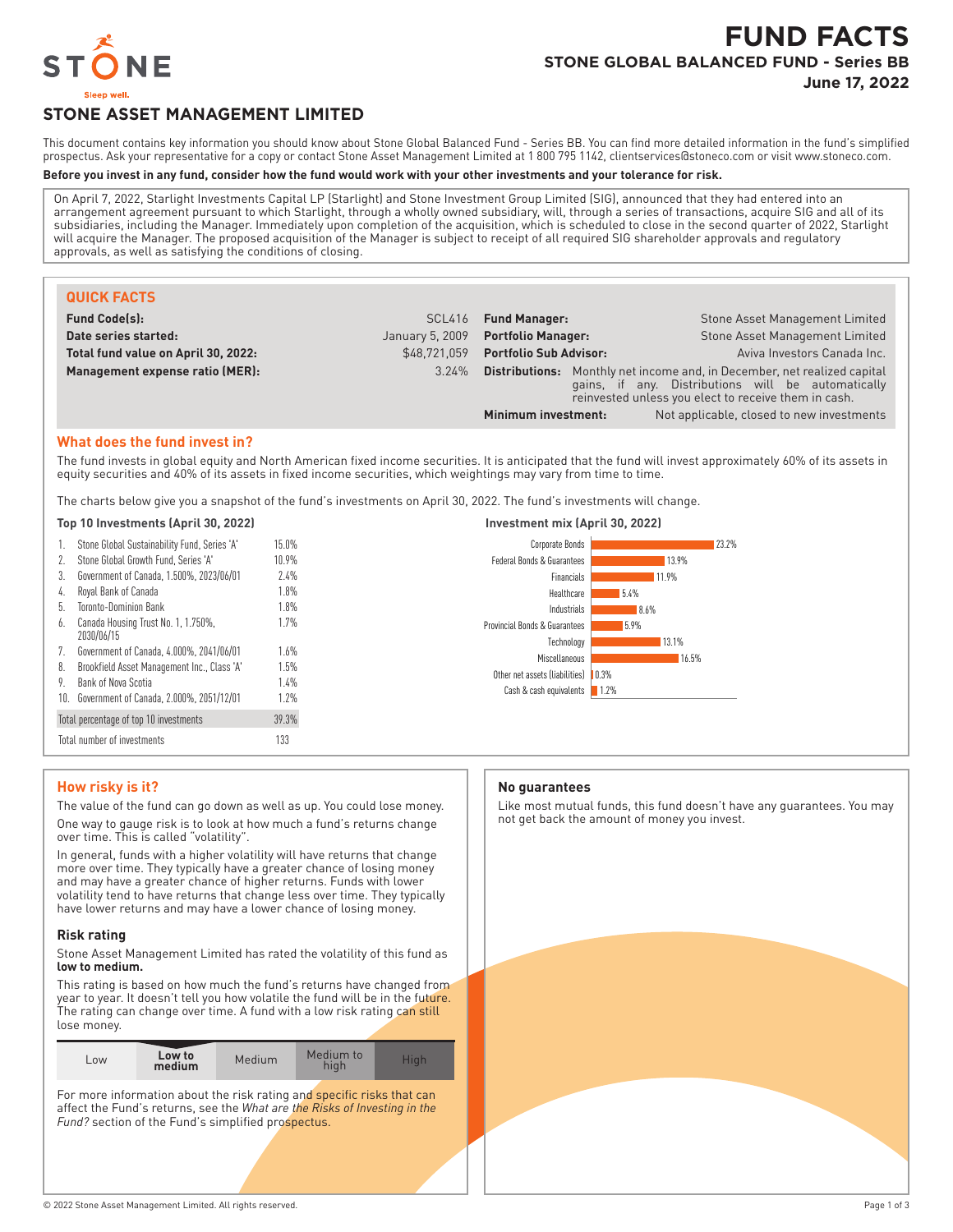

# **STONE GLOBAL BALANCED FUND - Series BB**

## **How has the fund performed?**

This section tells you how Series BB securities of the fund has performed over the past 10 years. Returns are after expenses have been deducted. These expenses reduce the fund's returns.

#### **Year-by-year returns**

The bar chart shows how the Series of the fund performed in each of the past 10 years. The fund's Series value has decreased in 2 of the past 10 years. The range of returns and change from year to year can help you assess how risky the Series of the fund has been in the past. It does not tell you how the Series of the fund will perform in the future.



# **Best and worst 3-month returns**

This table shows the best and worst returns for Series BB securities of the fund in a 3-month period over the past 10 years. The best and worst 3-month returns could be higher or lower in the future. Consider how much of a loss you could afford to take in a short period of time.

|              | <b>Return</b> | $\vert$ 3 months ending | If you invested \$1,000 at the beginning of the period |
|--------------|---------------|-------------------------|--------------------------------------------------------|
| Best return  | 11 20%        | June 30, 2020           | Your investment would rise to \$1.112.00.              |
| Worst return | $-9.32\%$     | March 31, 2022          | Your investment would drop to \$906.80.                |

## **Average return**

The annual compound return of the Series of the fund was approximately 5.0% over the past 10 years. If you had invested \$1,000 in the Series of the fund 10 years ago, your investment would now be worth \$1,630.78.

## **Who is this fund for?**

# **This fund is suitable for investors:**

- Seeking both capital growth and income
- With a mid-term to long-term investment horizon with a low to medium risk tolerance

This fund may not be suitable for investors with a short-term investment horizon.

## **A word about tax**

In general, you'll have to pay income tax on any money you make on a fund. How much you pay depends on the tax laws where you live and whether or not you hold the fund in a registered plan such as a Registered Retirement Savings Plan or a Tax-Free Savings Account.

Keep in mind that if you hold your fund in a non-registered account, fund distributions are included in your taxable income, whether you get them in cash or have them reinvested.

## **How much does it cost?**

The following tables show the fees and expenses you could pay to buy, own and sell Series BB securities of the fund.

The fees and expenses – including any commissions – can vary among series of a fund and among funds. Higher commissions can influence representatives to recommend one investment over another. Ask about other funds and investments that may be suitable for you at a lower cost.

#### **1. Sales charges**

Series BB is the deferred sales charge option.